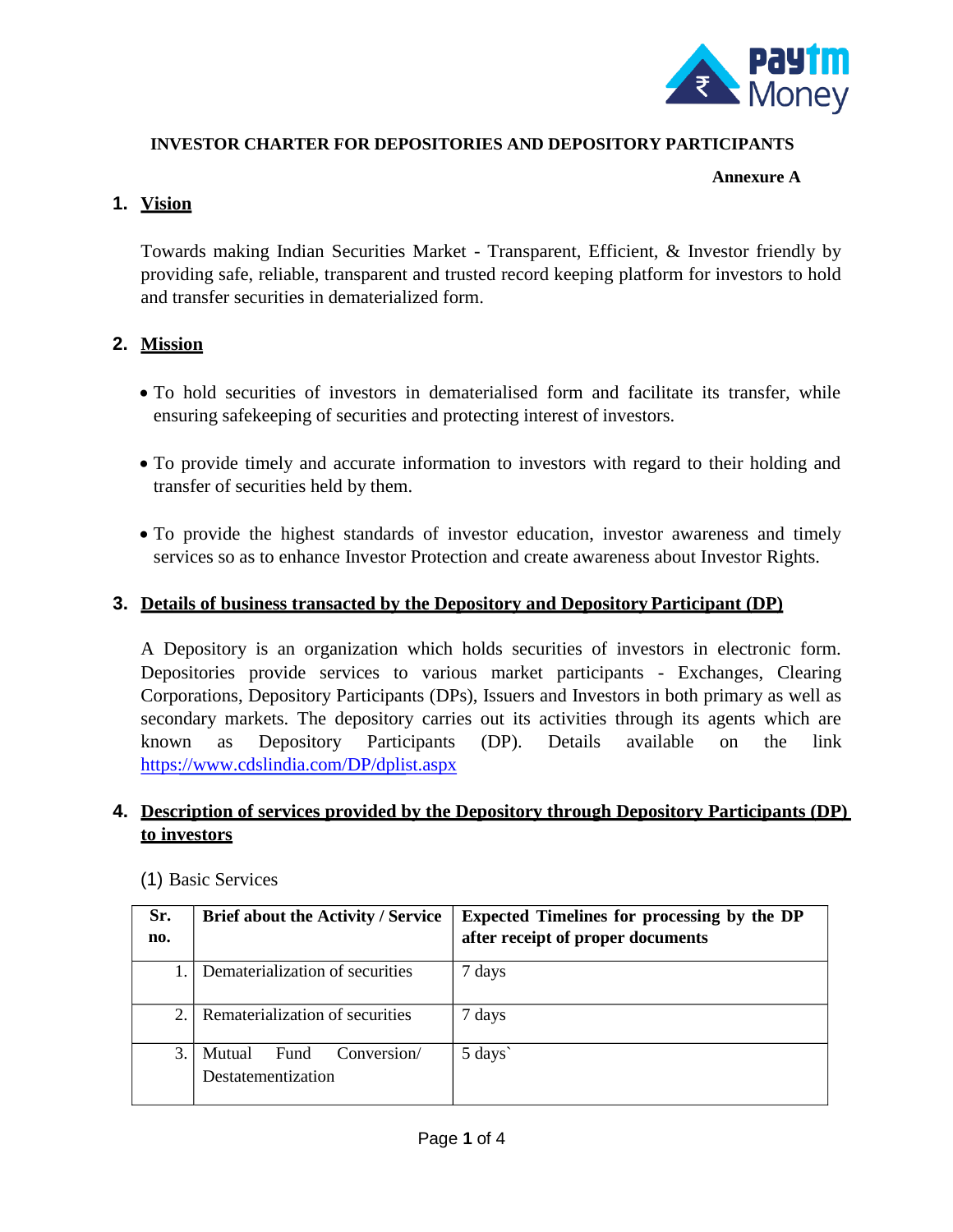| Sr.<br>no.                       | <b>Brief about the Activity / Service</b>                   | <b>Expected Timelines for processing by the DP</b><br>after receipt of proper documents                                            |
|----------------------------------|-------------------------------------------------------------|------------------------------------------------------------------------------------------------------------------------------------|
| $\mathbf{4}$ .                   | Re-conversion<br>Restatementisation of Mutual fund<br>units | 7 days                                                                                                                             |
| 5.                               | Transmission of securities                                  | 7 days                                                                                                                             |
| 6.                               | Registering pledge request                                  | 15 days                                                                                                                            |
| $7_{\scriptscriptstyle{\ddots}}$ | Closure of demat account                                    | 30 days                                                                                                                            |
| 8.                               | Settlement Instruction                                      | Depositories to accept physical DIS for pay-in of<br>securities upto 4 p.m. and DIS in electronic form<br>upto 6 p.m. on $T+1$ day |

(2) Depositories provide special services like pledge, hypothecation, internet based services etc. in addition to their core services and these include

| Sr. | <b>Type of Activity /Service</b>                                 | <b>Brief about the Activity / Service</b>                                                                                                                                                                                                                                                                                                                                                         |
|-----|------------------------------------------------------------------|---------------------------------------------------------------------------------------------------------------------------------------------------------------------------------------------------------------------------------------------------------------------------------------------------------------------------------------------------------------------------------------------------|
| no. |                                                                  |                                                                                                                                                                                                                                                                                                                                                                                                   |
| 1.  | <b>Value Added Services</b>                                      | Depositories/Depositories Participant also provide<br>value added services such as:<br>Basic Services Demat Account (BSDA) <sup>1</sup><br>a.<br>Transposition cum dematerialization <sup>2</sup> :<br>b.<br><b>Linkages with Clearing System<sup>3</sup></b><br>$\mathbf{c}$ .<br>Distribution of cash and non-cash corporate<br>d.<br>benefits (Bonus, Rights, IPOs etc.),<br>stock<br>lending. |
| 2.  | <b>Consolidated Account statement</b><br>(CAS)                   | CAS is issued 10 days from the end of the month<br>(if there were transactions in the previous month)<br>or half yearly (if no transactions).                                                                                                                                                                                                                                                     |
| 3.  | Digitalization<br>of<br>services<br>provided by the depositories | Depositories/Depositories Participant offer below<br>technology solutions and e-facilities to their demat<br>account holders through DPs:<br>E-account opening <sup>4</sup><br>a.<br>Online instructions for execution <sup>5</sup><br>$\mathbf{b}$ .<br>e-DIS / Demat Gateway <sup>6</sup><br>c.<br>e-CAS facility <sup>7</sup><br>d.<br>Miscellaneous services <sup>8</sup><br>e.               |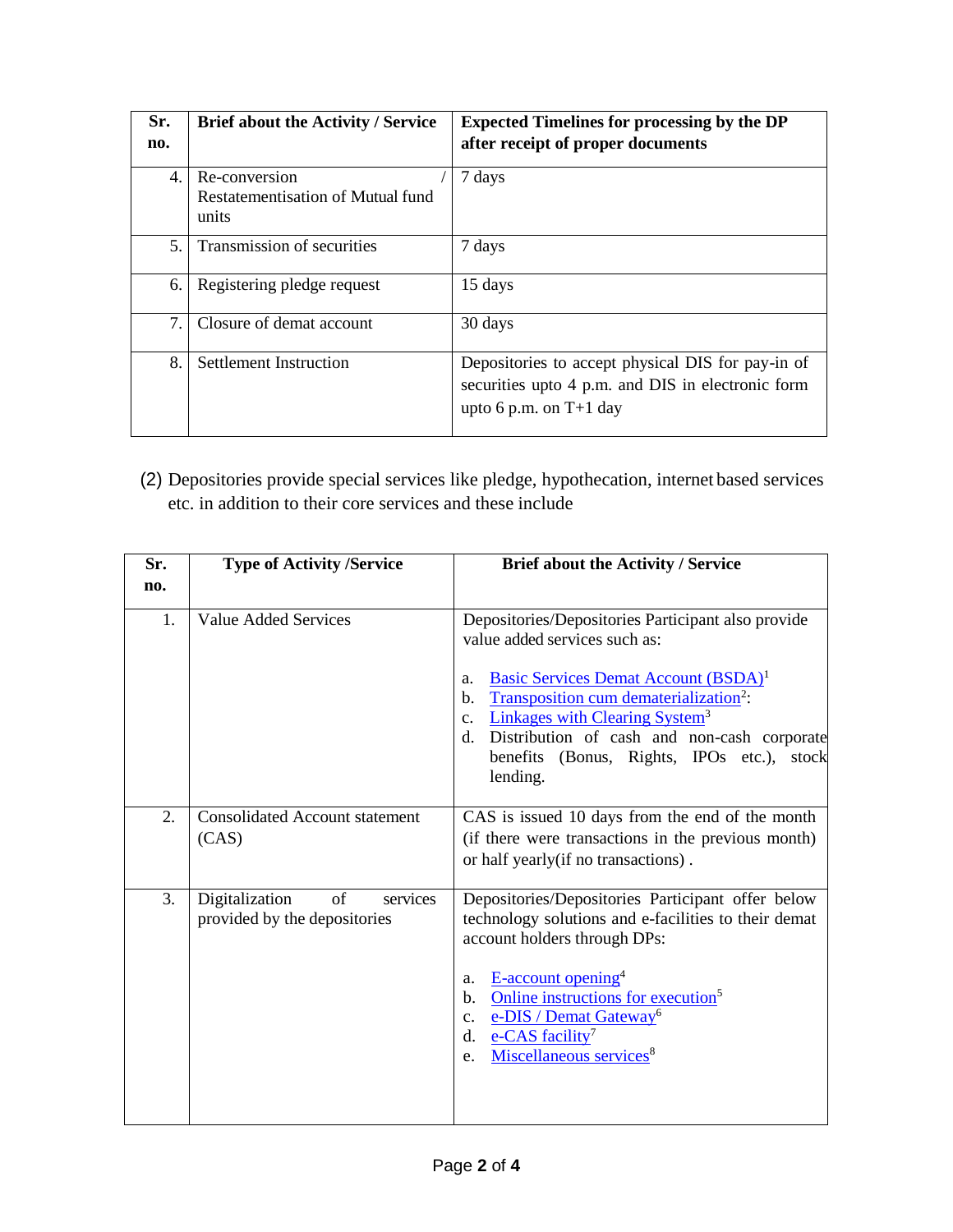## **5. Details of Grievance Redressal Mechanism**

(1) The Process of investor grievance redressal

| 1. | Complaint/<br>Investor<br>Grievances                          | Investor can lodge complaint/ grievance against the<br>Depository/DP in the following ways:                                                                                                                                                                                                                                                                                                                     |
|----|---------------------------------------------------------------|-----------------------------------------------------------------------------------------------------------------------------------------------------------------------------------------------------------------------------------------------------------------------------------------------------------------------------------------------------------------------------------------------------------------|
|    |                                                               | a. Electronic mode:<br>(i) SCORES (a web based centralized grievance<br>of<br>SEBI)<br>redressal<br>system<br>[https://www.scores.gov.in/scores/Welcome.html]<br>(ii) Respective Depository's web portal dedicated for<br>the filing of compliant<br>[https://www.cdslindia.com/Footer/grievances.asp<br>$\mathbf{x}$ ]<br>(iii) Emails to designated email IDs of Depository $-$<br>[complaints@cdslindia.com] |
|    |                                                               | Offline mode:<br>b.                                                                                                                                                                                                                                                                                                                                                                                             |
|    |                                                               | For tracking of your grievance, we request you to<br>submit the same online through the portal.                                                                                                                                                                                                                                                                                                                 |
|    |                                                               | The complaints/ grievances lodged directly with the<br>Depository shall be resolved within 30 days                                                                                                                                                                                                                                                                                                              |
|    |                                                               | Paytm Money Investor Grievance Redressal:<br>C.<br>[https://www.paytmmoney.com/stocks/customer/grieva<br>nce-redressal]                                                                                                                                                                                                                                                                                         |
| 2. | Grievance<br>Investor<br>Redressal Committee of<br>Depository | If no amicable resolution is arrived, then the Investor has<br>the option to refer the complaint/ grievance to the<br>Grievance Redressal Committee (GRC) of the Depository.<br>Upon receipt of reference, the GRC will endeavor to<br>resolve the complaint/ grievance by hearing the parties,<br>and examining the necessary information and documents                                                        |
| 3. | Arbitration<br>proceedings                                    | The Investor may also avail the arbitration mechanism set<br>out in the Byelaws and Business Rules/Operating<br>Instructions of the Depository in relation to any grievance,<br>or dispute relating to depository services. The arbitration<br>reference shall be concluded by way of issue of an arbitral<br>award within 4 months from the date of appointment of<br>arbitrator(s).                           |

(2) For the Multi-level complaint resolution mechanism available at the Depositories please refer to [link:](https://www.cdslindia.com/downloads/Investors/Complaint%20Resolution%20process%20at%20Depositories.pdf)